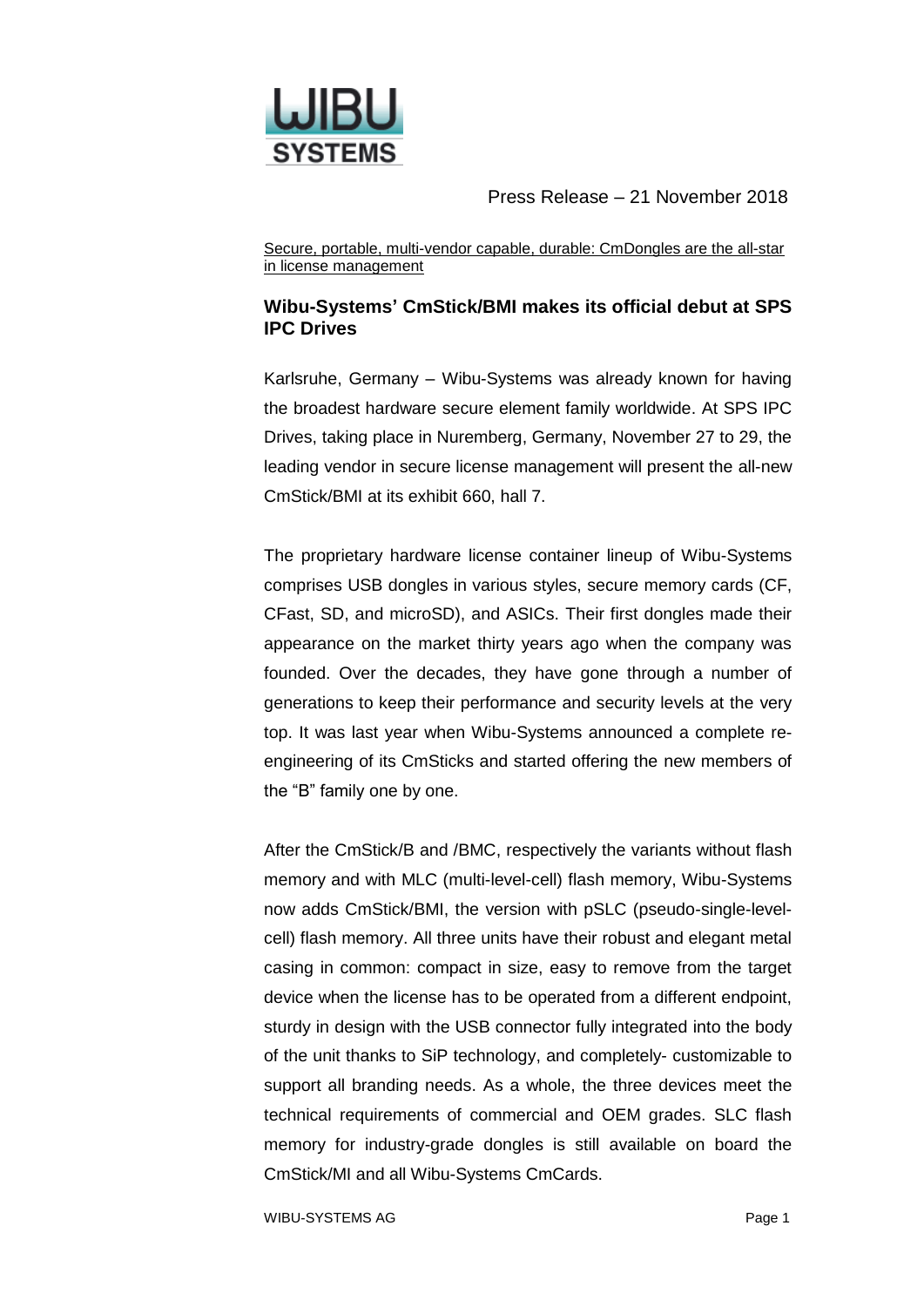

Even though industry analysts had forecast their imminent demise again and again, hardware dongles of all shapes and sizes remain a favorite for developers and users alike. The protection they offer against counterfeiting and reverse engineering is far superior to any soft or cloud-licensing technology; the license portability that comes from simply unplugging and re-plugging the dongle cannot be paralleled; and only hardware dongles allow multi-vendor support.

When dongles come with flash memory on board, the memory itself can also be partitioned into up to four areas to enable additional uses: CmPublic with full read and write rights, CmSecure where data can only be accessed in blocks via a CodeMeter API, CmPrivate, a password protected and encrypted partition, and CmCdRom, which the host system recognizes as a write-once CD drive.

At SPS IPC Drives, Wibu-Systems will show several automationspecific applications typically realized with dongles. In the secure password management solution for the Siemens TIA Portal®, CmDongles are used as secure elements for password storage in combination with CodeMeter License Central, the cloud and database-derived solution for license lifecycle management, CodeMeter WebDepot, the user portal for license activation, CodeMeter Keyring for TIA Portal, the tool for password and entitlement management, and CodeMeter Password Provider, the interface module between CodeMeter technology and the TIA Portal.

For a separate demonstration, Wibu-Systems has built the dongle into a cocktail mixer. In this case, the Infineon crypto-controller that comes with all CmDongles is the principal actor: with Wibu-Systems cryptographic methods, it is the key component responsible for preserving the integrity of technology data on its travel from the cloud where it is sold to the machine where it is licensed.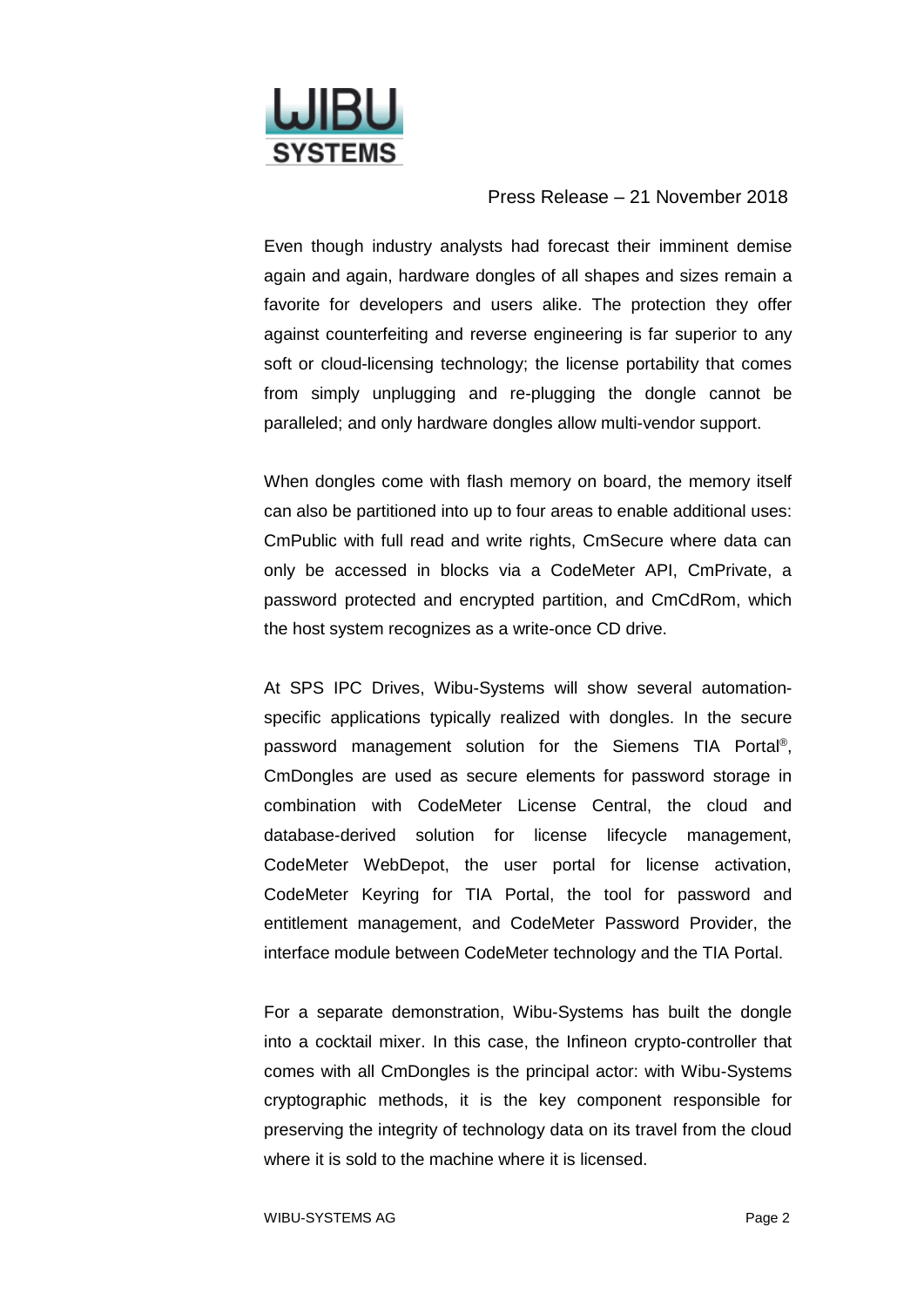

Oliver Winzenried, CEO and founder of Wibu-Systems and owner of a number of patents to the protection and licensing technology wrapped around CmDongles, believes that the new CmStick "B" series will be a total game changer in the company's portfolio: "We are totally committed to supplying our customers and end users with products that fully respond to the specific operating environments they operate in. We continue to refine their bill of materials and engineering design to provide optimal performance, long lifecycles, and long data retention. Our new CmStick/BMI is the first hardware secure element of ours to rely on pSLC and thus offer higher reliability than MLC-based units at a lower pricing point than standard SLC devices."

To learn more about how Wibu-Systems technology can boost security and revenue, visit the exhibit at SPS IPC Drives **Hall 7 – Booth 660**